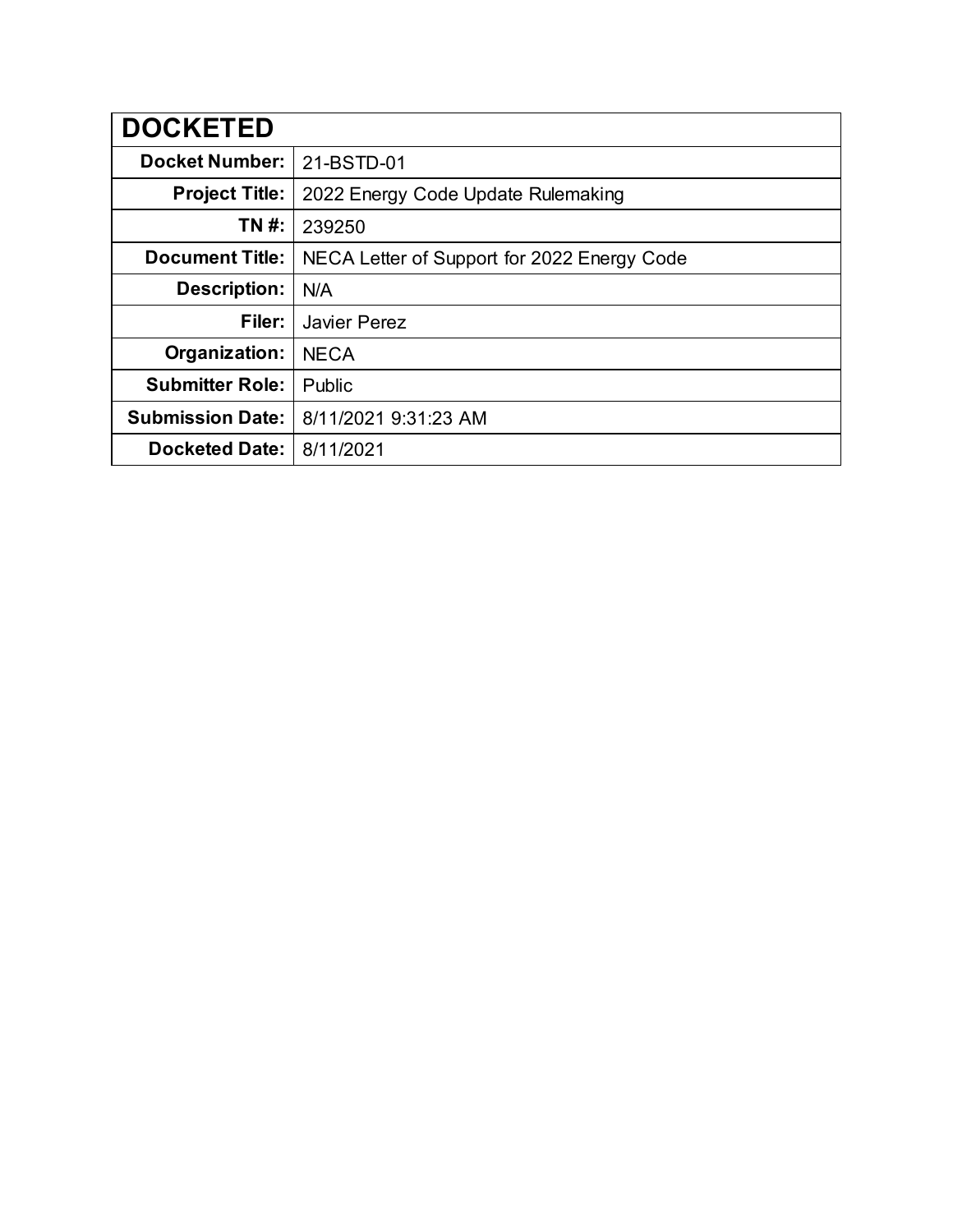Los Angeles County Chapter



**100 East Corson Street. Suite 410 Pasadena, California** 91103 **T 626• 792-6322 F 626-792-6372 805·642-7994** 

August 10, 2021

Chair Hochschild, Commissioners and Staff California Energy Commission (CEC) 1516 9th St, Sacramento, CA 95814

Re: Agenda Item 4, Certification of Final Environmental Impact Report and Adoption of the 2022 California Energy Code.

Dear Chair Hochschild, Commissioners and Staff:

On behalf of the Los Angeles County Chapter of the National Electrical Contractors Association, which represents 300 electrical contracting companies who employ over 7,000 electricians throughout Los Angeles and Ventura counties, we strongly support the adoption of the proposed 2022 Energy Code. Not only is this code essential for California to achieve its aggressive climate goals, facilitating the adoption of sustainable energy technologies will create new careers in the rapidly expanding clean energy sector.

By requiring new prescriptive solar photovoltaic and battery storage for many categories of newly constructed nonresidential building types, the proposed code will create a more resilient and reliable grid. As California continues to electrify, it is essential to have distributed solar and storage that can smooth our peak demands, reduce the burden on our transmission and distribution systems in this time of unpredictable wildfires and ease some of the burden of blackouts.

California's buildings are responsible for 25% of its GHG emissions; most of this comes from gas and propane appliances. Gas-fueled furnaces, water heaters and stoves significantly compromise air quality and occupant health. By establishing standards to facilitate building electrification and improve air quality, this code will have important health benefits while improving the potential economic benefits of solar and storage.